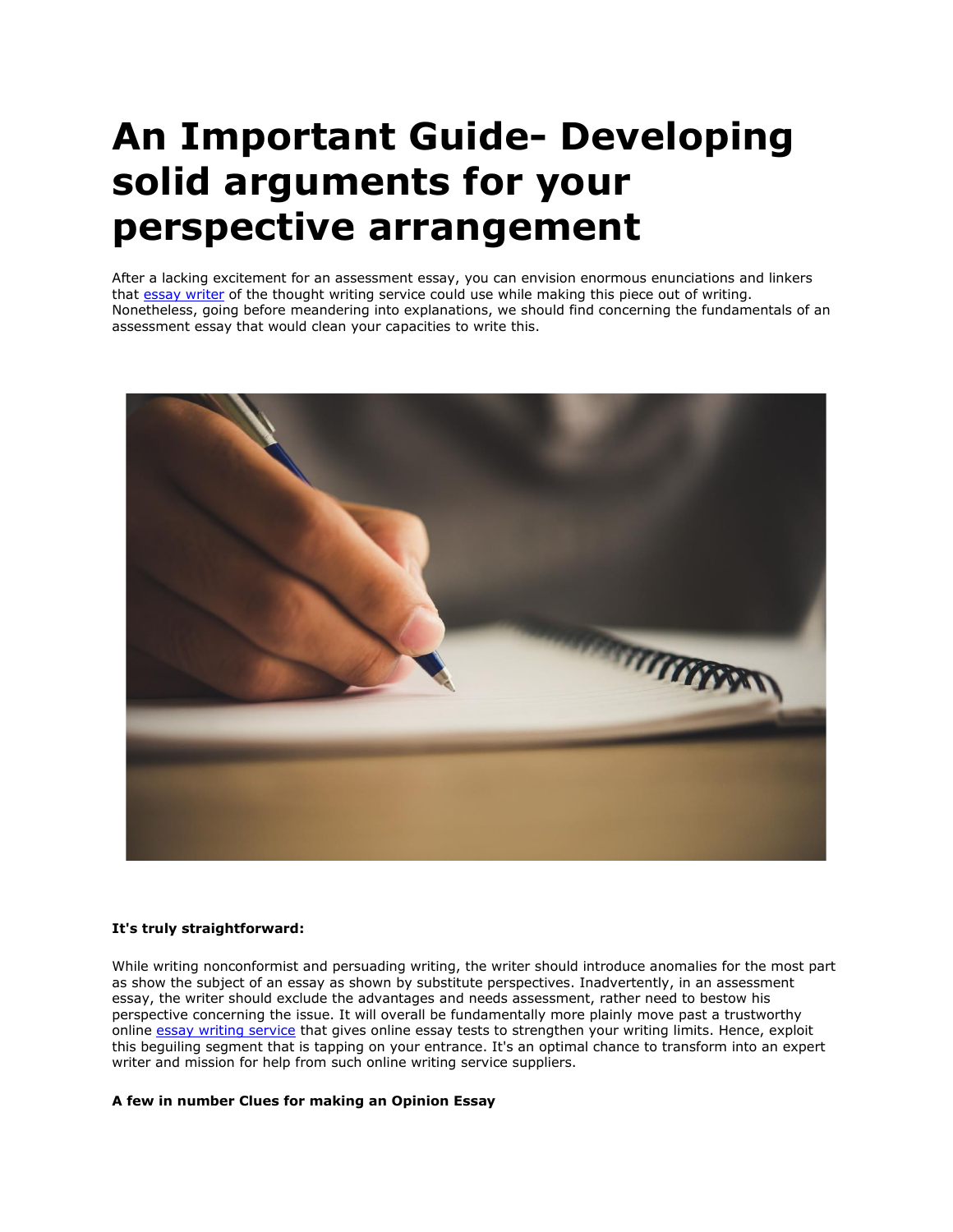Notice your perspective considering the point dissected.

Make a speedy outline of real reasoning and conversations to back up your points of view and counterarguments.

Handle the key thoughts.

Like the utilization of mentioning.

Separate whether or not the writer has genuinely passed on the center message

## **Show Section**

Start the essay show by giving some establishment information to give the fundamental idea concerning the setting to the peruser so he could without a really momentous stretch like the chance of the topic.

Ø Info**:**

· Title

- · Biographer
- · Journal information
- · Direct announcement toward see the explanation

# **Ø Create a Thesis Statement**

In assessment writing, the thought enunciation continually uncovers the flood of the [essay writer](https://youressaywriter.net/) to the source that has been fundamentally researched. The assessment of an essayist is fiery that could be endeavored in the doorway. Notwithstanding, the peruser could believe you accepting that you will clarify the private conviction brilliantly and totally.

#### **Ø Summary**

Uncover your understanding into the source to explain the fast diagram of the message for shutting your show.

#### **Fundamental Body Section**

#### **Ø Critical Analysis**

Here you will show your assessment of a [write my essay](https://writemyessayfast.net/) task considering the looking at in essentially the same way as fundamental assessment. Unravel and focus in on the fundamental sales and element the relationship of the source.

Show the adequacy of the message and the source.

Legitimize the assessment of the creator whether it is unbalanced or fair.

Notice how the message looked out for the best vested party.

#### **Closing Section**